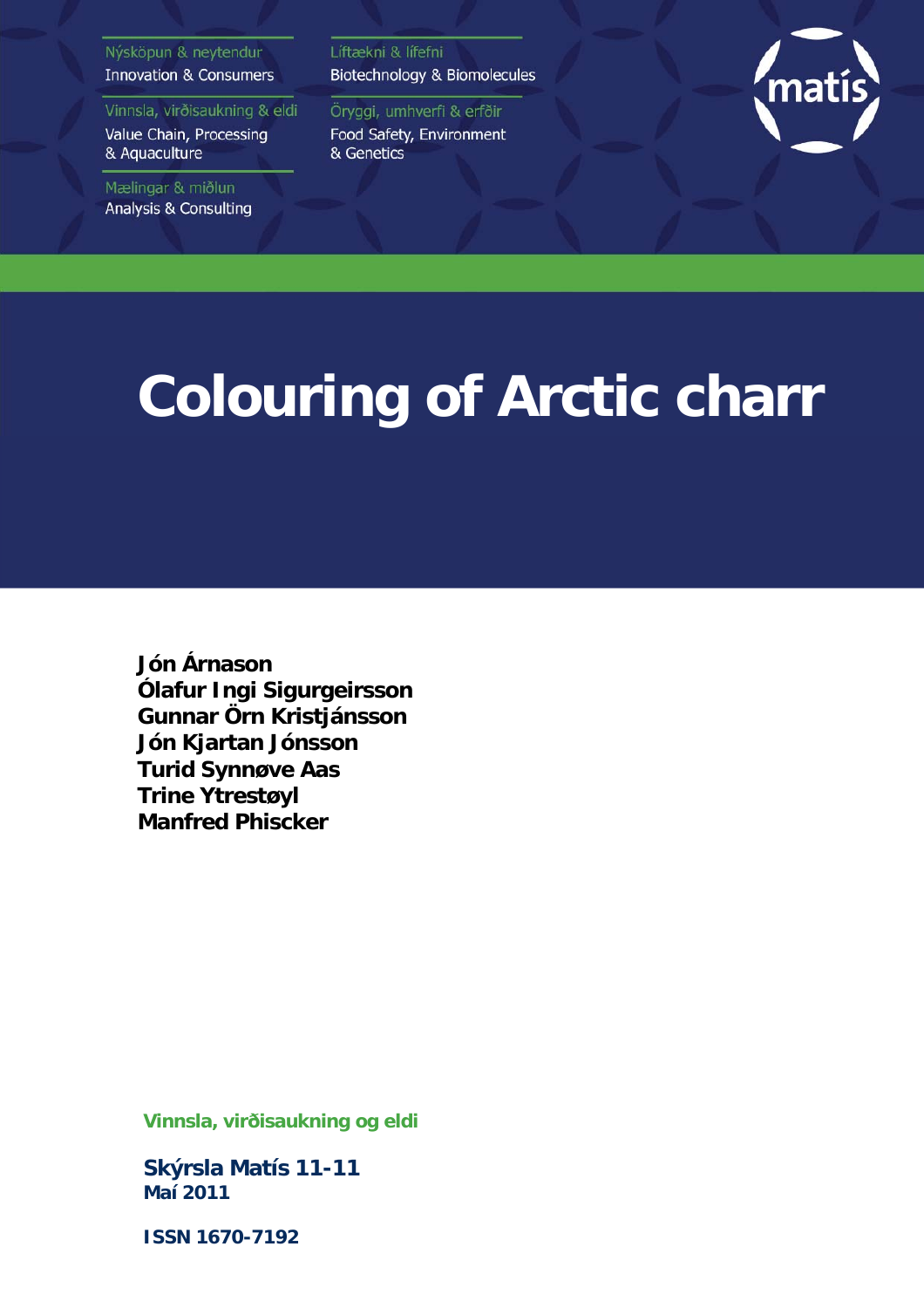# Skýrsluágrip Matís ohf<br>Icelandic Food and Biotech R&D

# **Report summary**



| Titill / Title            | <b>Colouring of Arctic charr / Litun bleikjuholds</b>                                                                                                                                                                                                                                                                                                                                                                                                                                                                                                                                                                                                                                                                                                                                                                                                                                                                                                                                                                                                                                                                                                                                                                                                                                                                                                                                                                                                                                                                                                                                      |                     |          |  |  |
|---------------------------|--------------------------------------------------------------------------------------------------------------------------------------------------------------------------------------------------------------------------------------------------------------------------------------------------------------------------------------------------------------------------------------------------------------------------------------------------------------------------------------------------------------------------------------------------------------------------------------------------------------------------------------------------------------------------------------------------------------------------------------------------------------------------------------------------------------------------------------------------------------------------------------------------------------------------------------------------------------------------------------------------------------------------------------------------------------------------------------------------------------------------------------------------------------------------------------------------------------------------------------------------------------------------------------------------------------------------------------------------------------------------------------------------------------------------------------------------------------------------------------------------------------------------------------------------------------------------------------------|---------------------|----------|--|--|
| Höfundar / Authors        | Jón Árnason <sup>1</sup> , Ólafur Ingi Sigurgeirsson <sup>2</sup> , Gunnar Örn Kristjánsson <sup>3</sup> ,<br>Jón Kjartan Jónsson <sup>4</sup> , Turid Synnøve Aas and Trine Ytrestøyl <sup>5</sup> ,<br>Manfred Phiscker <sup>6</sup><br><sup>1</sup> Matís ohf. <sup>2</sup> Háskólinn á Hólum. <sup>3</sup> Fóðurverksmijan Laxá hf. <sup>4</sup> Íslandsbleikja<br>ehf. <sup>5</sup> Nofima. <sup>6</sup> Noway ADM Speciality Ingredients (Europe) B.V.                                                                                                                                                                                                                                                                                                                                                                                                                                                                                                                                                                                                                                                                                                                                                                                                                                                                                                                                                                                                                                                                                                                               |                     |          |  |  |
| Skýrsla / Report no.      | $11 - 11$                                                                                                                                                                                                                                                                                                                                                                                                                                                                                                                                                                                                                                                                                                                                                                                                                                                                                                                                                                                                                                                                                                                                                                                                                                                                                                                                                                                                                                                                                                                                                                                  | Útgáfudagur / Date: | Maí 2011 |  |  |
| Verknr. / project no.     | 1887                                                                                                                                                                                                                                                                                                                                                                                                                                                                                                                                                                                                                                                                                                                                                                                                                                                                                                                                                                                                                                                                                                                                                                                                                                                                                                                                                                                                                                                                                                                                                                                       | Lokuð í 6 mánuði    |          |  |  |
| Styrktaraðilar / funding: | Tækniþróunarsjóður                                                                                                                                                                                                                                                                                                                                                                                                                                                                                                                                                                                                                                                                                                                                                                                                                                                                                                                                                                                                                                                                                                                                                                                                                                                                                                                                                                                                                                                                                                                                                                         |                     |          |  |  |
| Ágrip á íslensku:         | Tilraun var framkvæmd með það að markmiði að meta virkni lífræns litarefnis,<br>Ecotone™, og ólífræns litarefnis, Lucantin® Pink, á litun bleikjuholds. Einnig voru<br>áhrif 25% og 30% fitu í fóðri á virkni litarefnanna rannsökuð. Allir tilraunaliðir<br>voru prófaðir í þrítekningu. Meðal þungi tilraunafiska var 564 g við upphaf<br>tilraunar og 1381 g við lok tilraunar eftir 131 dag. Hitastig á tilraunatímanum var<br>að meðaltali 8°C og selta eldisvökva 20 ‰ .Meltanleiki astaxanthins í Lucantin®<br>Pink reyndist mun hærri en í Ecotone™. Munur á holdlit sem mældur var með<br>mismunandi aðferðum reyndist mun minni og bendir það til betri nýtingar á<br>litnum í Lucantin® Pink. Lítil áhrif á holdlitun fundust af mismikilli fitu í fóðri og<br>gilti það um bæði litarefnin. Lífræna litarefnið er dýrara í innkaupi en það<br>ólífræna og af því leiðir að u.þ.b. 5,5 % dýrara er að lita bleikju með Ecotone™<br>samanborið við Lucantin® Pink. Fram kom við greiningu á litarefni í fóðri í<br>upphafi og við lok tilraunar 16 vikum seinna að verulegt tap var á litarefni úr<br>fóðrinu og virtist það tap vera óháð tegund litarefnis.                                                                                                                                                                                                                                                                                                                                                                                                                    |                     |          |  |  |
| Lykilorð á íslensku:      | Bleikjueldi, fóður, litarefni, holdlitur                                                                                                                                                                                                                                                                                                                                                                                                                                                                                                                                                                                                                                                                                                                                                                                                                                                                                                                                                                                                                                                                                                                                                                                                                                                                                                                                                                                                                                                                                                                                                   |                     |          |  |  |
| Summary in English:       | A feeding trial was conducted to compare the pigmenting efficiency of the<br>biological colorant Ecotone™ containg astaxanthin and prepared from the red<br>yeast Phaffia rhodozyma, and the synthetic colorant Lucantin® Pink in Arctic<br>charr. Both colorants were incorporated into diets containing either 25 or 30%<br>lipid. All treatments were run in triplicate. The initial average weight of the fish<br>was 564 g and the final weight 1381 g after a trial period of 131 days at 8°C and<br>20 ‰ salinity. The digestibility of astaxanthin seems to be very much dependent<br>upon the astaxanthin source. Differences in flesh colour indicate a better<br>utilization of astaxanthin from the synthetic source (Lucantin® Pink) as<br>compared to the biological source (Ecotone™). There was only a minor effect of<br>lipid content on utilisation of the astaxanthin. The biological astaxanthin source<br>is more expensive than the synthetic source, resulting in about 5,5% higher<br>production cost of fish produced with the "organic" colorant Ecotone™ as<br>compared to fish produced with the synthetic source of astaxanthin (Lucantin®<br>Pink). The astaxanthin content in all diets proved to be very unstable when the<br>feed was stored under conditions that are common in production of Arctic charr<br>$(10 - 20^{\circ}$ C indoors). The loss of astaxanthin ranged from 21-40% and tended to<br>be higher in diets containing Ecotone™. Thus, it is very important to avoid high<br>temperatures, light and oxygen during storage of the feed. |                     |          |  |  |
| English keywords:         | Arctic charr, feed, colorants, flesh colour                                                                                                                                                                                                                                                                                                                                                                                                                                                                                                                                                                                                                                                                                                                                                                                                                                                                                                                                                                                                                                                                                                                                                                                                                                                                                                                                                                                                                                                                                                                                                |                     |          |  |  |

© Copyright Matís ohf / Matis ‐ Food Research, Innovation & Safety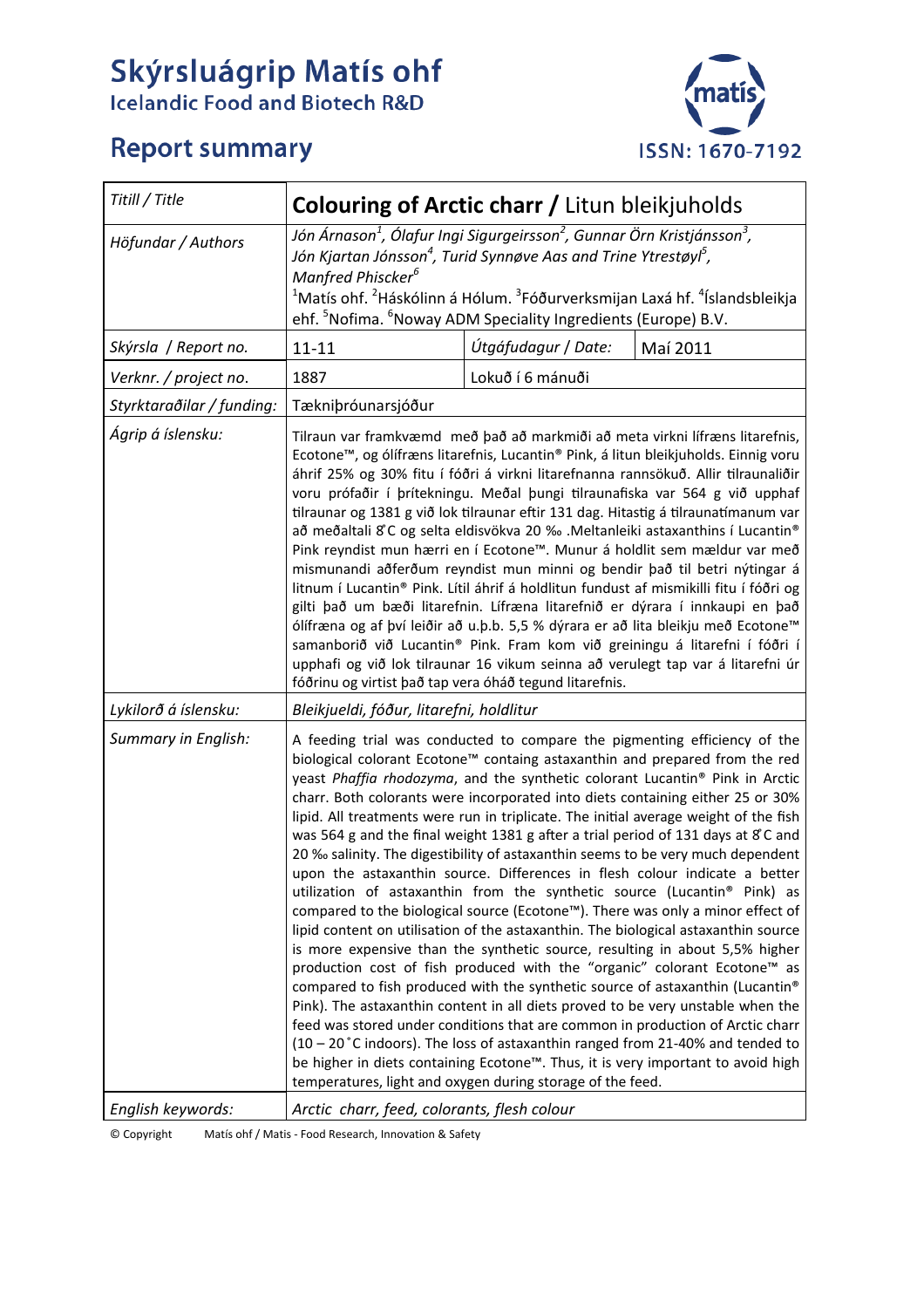# **Contents**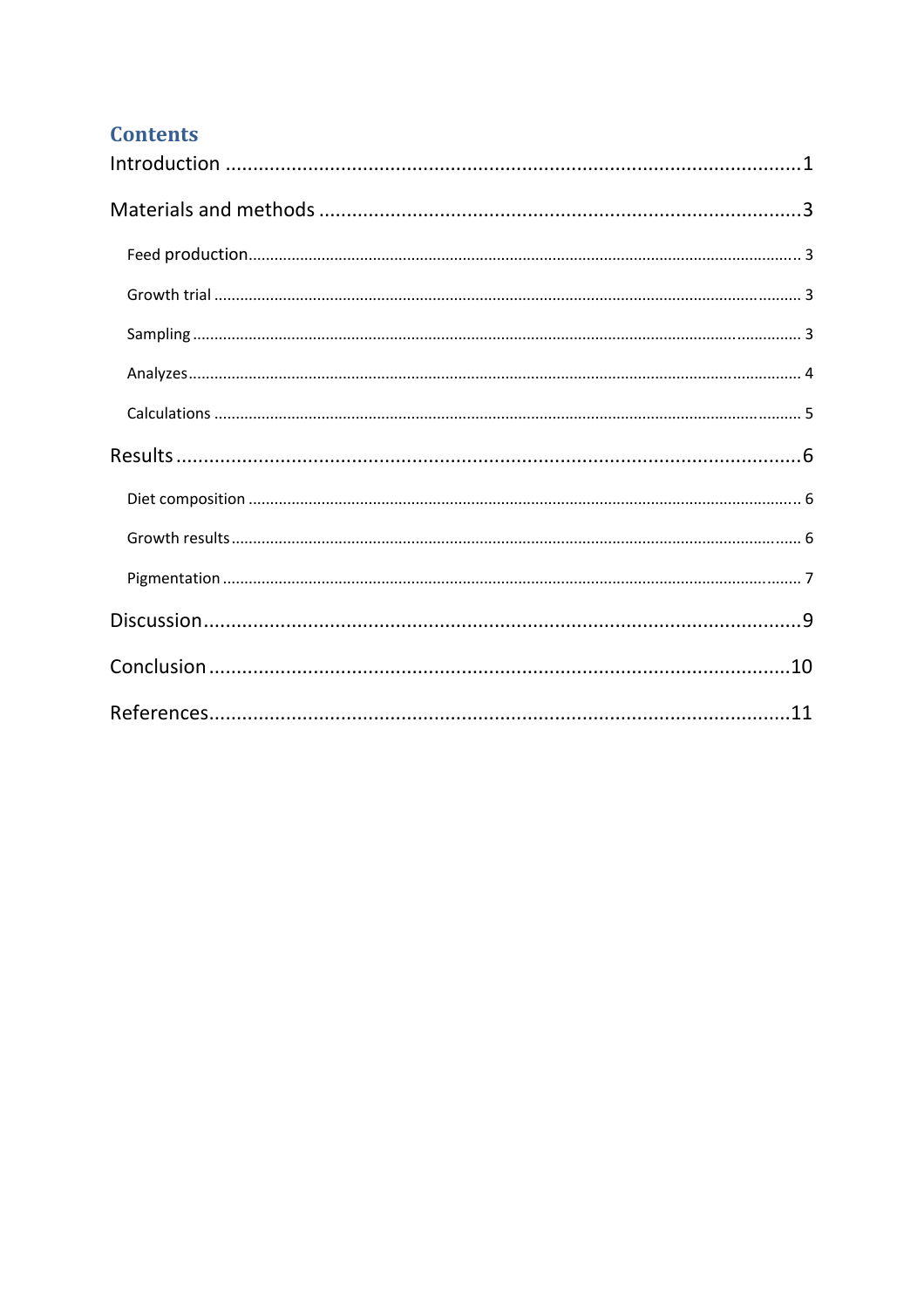# **Introduction**

The characteristic pink colour of the flesh is one of the most important quality criteria for salmonid fishes (Sigurgísladóttir et al., 1997). Animals, including salmonid fishes, are unable to biosynthesize carotenoids. In captivity such animals rely on diets supplemented with carotenoids to obtain a colour that is typical for the species and to meet other nutrient requirements. Different sources of astaxanthin and canthaxanthin, either alone or in combination, are the carotenoids most commonly used for pigmentation in farming of aquatic animals. Chemically synthesized and formulated astaxanthin (typically containing 10% astaxanthin) is currently the most widely used colorant in salmonid fish farming. In recent years, new astaxanthin containing products based on biological manufacture of astaxanthin have become available in the market. One such product is Ecotone™ (ADM, Decatur IL, USA) made from the red yeast *Phaffia rhodozyma* (or *Xanthophyllomyces dendrorhous*) and which is registered for use in EU. This product is also accepted as a colorant in organic production of farmed fish in some European countries. In a recent experiment, Bjerkeng et al. (2007) compared synthetic formulated astaxantin (Lucantin<sup>®</sup> Pink containing 10% astaxanthin; BASF, Germany) and Ecotone<sup>™</sup> in a feeding trial with Atlantic salmon. Astaxanthin from *P. rhodozyma* was considerably more efficiently utilized for muscle pigmentation than Lucantin® Pink. This was reflected by the higher retention of consumed astaxanthin in the muscle by salmon fed the diet with Ecotone™ (astaxanthin from *P. rhodozyma* cells had 86% higher retention than the synthetic control astaxanthin). The effect can be explained by the higher apparent digestibility coefficient of the astaxanthin from the red yeast, or 64‐68% in salmon fed the diet supplemented with *P. rhodozyma versus* 38‐42% in the salmon fed the synthetic control (Bjerkeng et al., 2007).

Practical production scale trials with both Atlantic salmon and rainbow trout have shown a good effect of Ecotone™ on flesh colour (information from ADM). However, no direct comparison between different astaxanthin sources has to our knowledge been carried out with Arctic charr so far. Tabachek (1993) indicated that Arctic charr is not as efficient as other salmonid fishes in utilizing astaxanthin and later studies of Hatlen et al (1995), showed a very similar utilization. However, an early study with canthaxanthin indicated that Arctic charr was better able to deposit this pigment than either Atlantic salmon or rainbow trout (Christiansen and Wallace, 1988). The coloration of Arctic charr is, however, interesting because the deposition of carotenoids in the flesh of the charr is so different compared to what has been found in other salmonid fish species. Arctic charr is distinguished from other farmed salmonid species by the accumulation of high amounts of idoxanthin, a metabolite of astaxanthin, in the muscle. Depending on the age and the physiological status of the fish, idoxanthin may comprise as much as 70% of the total carotenoids in Arctic charr muscle (Aas et al., 1997; Hatlen et al., 1997), which is much higher than has been found in other salmonid fishes of similar size. Idoxanthin has less conjugated double bonds than astaxanthin and therefore has a more yellowish colour. Immature charr has less idoxanthin in the muscle than maturing fish (Bjerkeng et al., 2000) and this may influence the colour even though the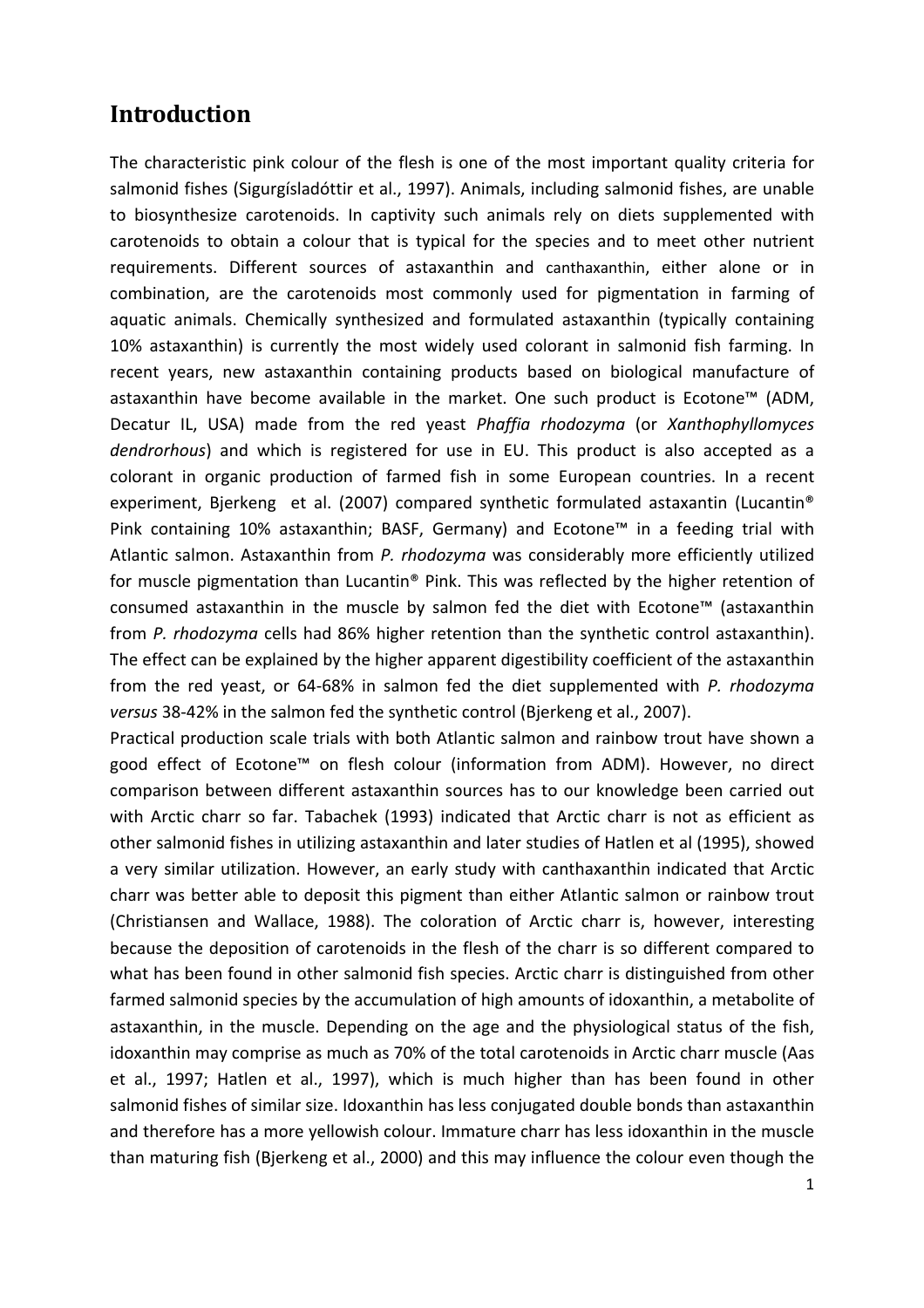total amount of carotenoids in the muscle is similar. Furthermore, there may be differences between strains of Arctic charr, and the proportion of idoxanthin has only been reported for the Svalbard and Hammerfest strains. The Svalbard strain is more yellow than the Hammerfest strain, but this effect was apparently not caused by differences in carotenoid content (Hatlen et al., 1998).

Variability in flesh color has been recognized as a problem in the production of Arctic charr. A genetic variation in pigmentation has been demonstrated in salmonid fishes, including Arctic charr (Torrissen and Naevdal, 1984, 1988; Iwamoto et al., 1990; Elvingson and Nilsson, 1994). It is of considerable interest for ‐farmers of Arctic charr to determine to what extent this variation is due to total carotenoid content and carotenoid composition. The latter is related to metabolic turnover of carotenoids, and this turnover is very high where~70% of the absorbed carotenoid is transformed into colourless compounds (Bjerkeng 2008).

The utilization of carotenoids is found to be dependent on the feed composition. In particular, the lipid content in the diet has been shown to affect the utilization of the carotenoids. Thus, in Atlantic salmon a slightly higher astaxanthin concentration was found in fish fed a diet containing 39% compared to 31% lipid (Bjerkeng et al., 1997, and references therein). Efficient utilization of the pigment in the feed is important since the pigments comprise a significant part of the raw material cost of the feed.

The aim of this project is to compare different ways to pigment Arctic charr. Use of natural pigment sources is important in marketing the Arctic charr as a natural or organic product. A comparison will therefore be made between a synthetic formulated and a biologically manufactured astaxanthin product. In addition the effect of different lipid content in the diet on pigment utilization will be tested.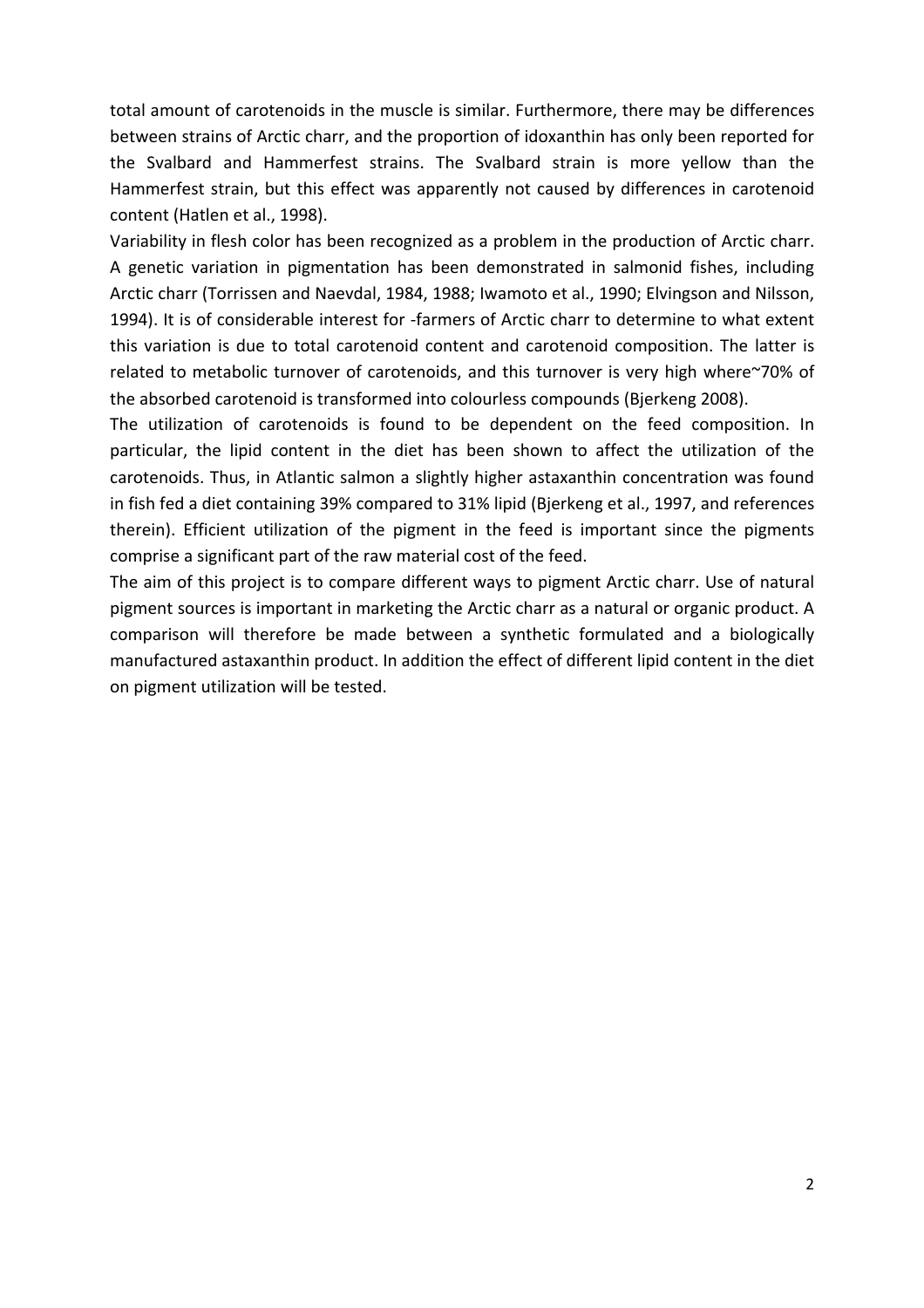# **Materials and methods**

## *Feed production*

Four extruded diets based on fish meal, fish oil and wheat, were produced at Laxa Feedmill Ltd. (Akureyri, Iceland). Vitamins and minerals were added to all diets to cover the needs of Atlantic salmon as needs for Arctic charr have not been determined. Two of the diets were formulated with Lucantin® Pink containing 10% astaxanthin (BASF, Ludvigshafen, Germany) as a source of astaxanthin, while in the other two diets, the source was Ecotone™ (ADM, Decatur IL, USA). Both types of pigment were tested at two different lipid contents in the diet (25 and 30%). The feeds are denoted L25, L32, E25 and E32, reflecting pigment source and lipid content. The chemical composition of the diets is shown in table 1.

The astaxanthin concentration was 10% higher in the diets with 30% lipid, after production as compared to the diets with 25% lipid (independent of astaxanthin source). To have an equal astaxanthin concentration in all diets, 10% of the basal feed with no colorant was added to the diets with the higher astaxanthin content (table 1). The mixing of the coloured feed and the same diet without colorant was carried out before the onset of the feeding trial for all the feed used in the trial.

Yttrium oxide was used as an inert marker for the determination of apparent digestibility coefficient (ADC)

## *Growth trial*

The growth trial was conducted in land based tanks in the research facility of The University of Hólar at Verið in Sauðárkrókur Iceland . The fish was of Holar strain from Holalax Fish of average weight 564 g was randomly distributed in to tanks (1x1x0.8 m) supplied with brackish water ( $\sim$  20‰). The mean temperature during the trial was  $\mathcal{E}$  C. Before the onset of the trial the fish was fed a commercial feed (LF 23 4mm) from Laxa Feedmill Ltd for three weeks during acclimatization to the tanks. All diets were fed in triplicate.

Some sexual maturation occurred in the trial but care was taken to avoid sampling of fish that had clear signs of maturation.

## *Sampling*

#### *Diets*

The experimental diets were analysed for astaxanthin and canthaxanthin in freshly produced feed as well as in feed stored until the end of the experimental period. The feed was stored in a warehouse at ambient temperature ranging from 10‐20°C for a period of 16.weeks between samplings for analyses.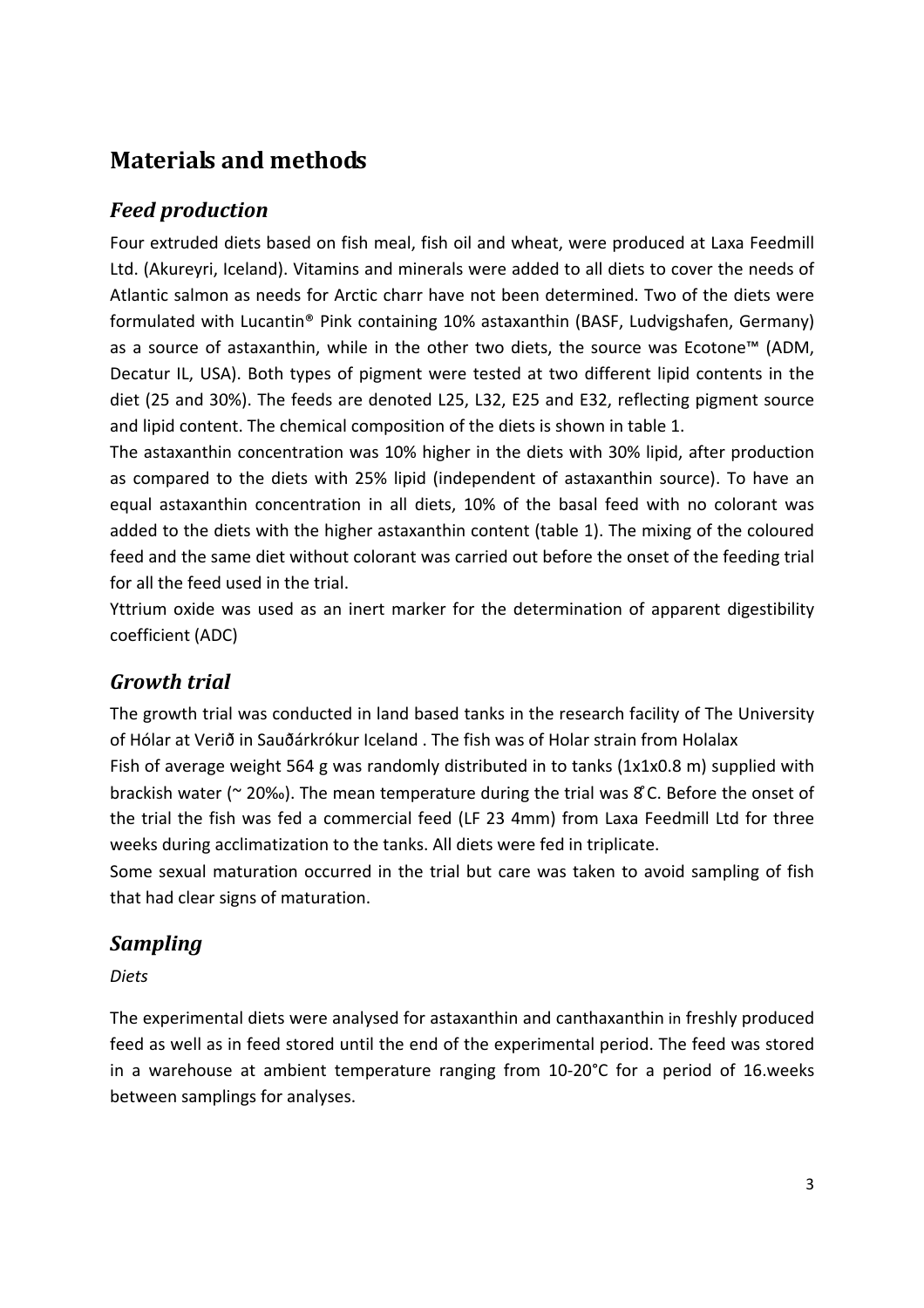#### *Growth*

Individual weighing of the fish was performed three weeks before the start feeding with the experimental diets (initial weight measured 12.02.08). One intermediate weighing was carried out 69 days after the initial weighing (22.04.09). At the end of trial, 131 days after the initial weighing (24.06.09) all fish was individually weighed and the length measured.

#### *Samples for colorant analyses of fillets*

A total of 15 fish were sacrificed at the start of feeding the experimental diets (04.03.09). The fish were sent to Islandsbleikja in Grindavík Iceland for filleting and evaluation of visible colour using Roche Salmofan® by the personnel at Islandsbleikja.

The meat from 3\* 5 fillets from each replicate was minced together and all three samples immediately put on dry ice (-80  $^{\circ}$ C). The samples were kept as close to  $-80$   $^{\circ}$ C as possible until analyses were performed at Nofima Marin, Sunndalsöra, Norway. The corresponding fillets were analyzed by Minolta colorimeter at Matis ohf Reykjavík Iceland at the sampling day.

In the intermediate and final samplings, 5 fish from each replicate were sacrificed and treated in the same way as described above.

### *Sampling of faces*

Faeces was sampled by stripping as described by Austreng (1978) at the intermediate and final sampling.

## *Analyzes*

#### *Visual measurement of fillet colour*.

The estimate of flesh colour was done on freshly filleted fish using Roche Salmofan® by the personnel at Islandsbleikja. The persons undertaking the evaluation are in charge for the production line in the company and used to evaluate colour of Arctic charr. The assessment was done in the production hall without using a special light box.

#### *Measurement of fillet colour by colorimetry (Minolta L\*a\*b\*).*

Flesh colour was measured according to *International Commission on Illumination, CIE (1976)* using a Minolta light wave meter. L\*‐value from 0 – 100 represent lightness where 0 is black and 100 is white, giving an indication of the overall lightness and darkness of the filet. The  $a^*$  value ( $a^+$  = red,  $a^-$  = green) indicates how much red or green colour there is in the filet. The  $b^*$  value ( $b^+$  = yellow,  $b^-$  = blue) indicates the yellowness or blueness of the fillet. In the initial sampling, 15 fillets were measured at three different locations; close to the head, in the middle and at the tail of the fillet. In the intermediate and final samplings, 5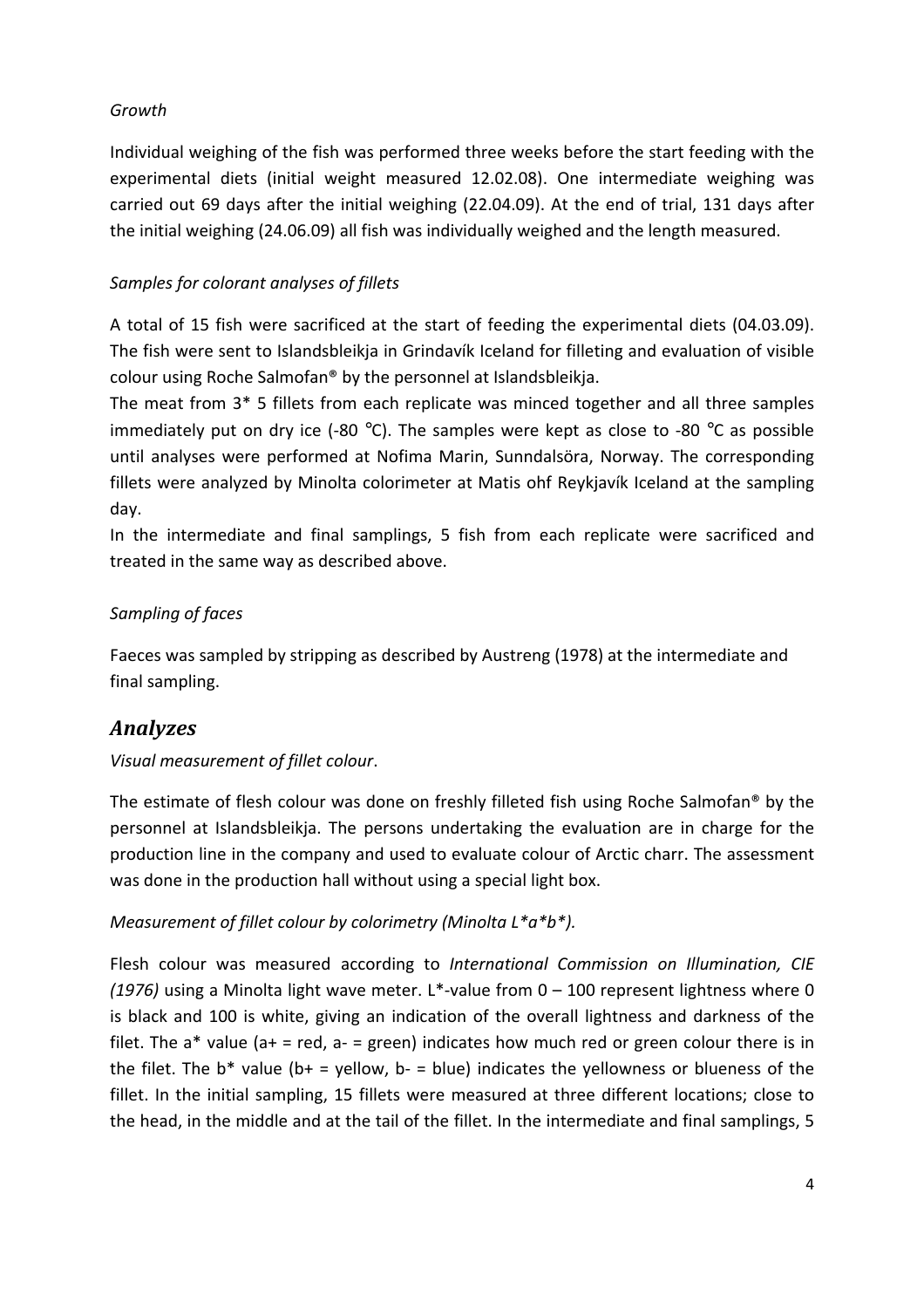fillets from each replicate were measured in the same manner as described for the initial sampling.

#### *Chemical assessment of colorants in diets, faces and fillet*.

The determination of carotenoids was carried out using HPLC and performed by trained personnel in the laboratory of Nofima at Sundalsöra. The feed samples containing Lucantin® Pink were analysed according to standard procedures for pelleted fish feeds (FHF 2004). The faeces samples were analysed by the same method, with slight modifications to adjust for the lower dry matter content in the faeces samples. The feed and faeces samples containing Ecotone™ were analysed according to ADM's method for analysis of astaxanthin from pelleted fish feed containing *Phaffia* (ADM 2004).

The procedure for analysis of astaxanthin from fish flesh was developed at Nofima (former Akvaforsk) and is described in Bjerkeng et al., (1997). Briefly, the carotenoids are extracted by methanol and chloroform and the solvent is subsequently removed from an aliquot under reduced pressure, re‐dissolved in mobile phase (acetone/*n*‐hexane/methanol 20:80:0.1) and filtered through a 0.45 μm filter (Minisart SRP 15, Göttingen, Germany). An isocratic HPLC system was used to determine carotenoid concentrations. It consisted of an A LC‐10 AS liquid chromatograph connected to a SPD‐M10A VP photodiode array detector (detection wavelength at 470 nm), a SIL-10AD VP auto-injector and a SCL-10A VP system controller (Shimadzu, Kyoto, Japan). Chromatogram re‐integrations were performed using the LC Workstation Class‐LC10 software (Shimadzu, Kyoto, Japan). External standards of all‐*E‐* astaxanthin (Hoffmann‐La Roche, Basel, Switzerland) with known concentrations were prepared to establish a response line and concentrations were calculated using peak areas for the chromatograms. Mobile phases were renewed daily. The concentrations were calculated using E1%,1cm‐values of 2100 for all‐*E*‐astaxanthin (Britton, 1995), 1350 and 1750 for 13*Z* and 9*Z‐* astaxanthin (Schüep and Schierle, 1995). The concentration of astaxanthin standards were determined spectrophotometrically in *n*-hexane containing 4.5% CHCl<sub>3</sub> (v/v). All analyses were performed in duplicate.

#### *Analyses of Yttrium oxide in feed and faces*

Yttrium oxide was determined by inductively coupled argon plasma spectrometry (ICP) at Jordforsk (Ås, Norway) as described by Refstie et al. (1997).

### *Calculations*

Specific growth rate (SGR) =  $100*$  LN(W<sub>f</sub>) – LN(W<sub>i</sub>)/ feeding days

Thermal growth coefficient (TGC) =  $1000^{\ast}$ (W $_{\rm f}^{1/3}$  – W $_{\rm i}^{1/3}$ )/ day degrees

Apparent digestibility (ADC) of astaxanthin =  $100 - 100$ <sup>\*</sup>(% marker in diet/ % marker in faeces)\*(% astaxantin in faeces/ % astaxanthin in diet)  $W_i$  and  $W_f$  are initial and final weight of the fish, respectively.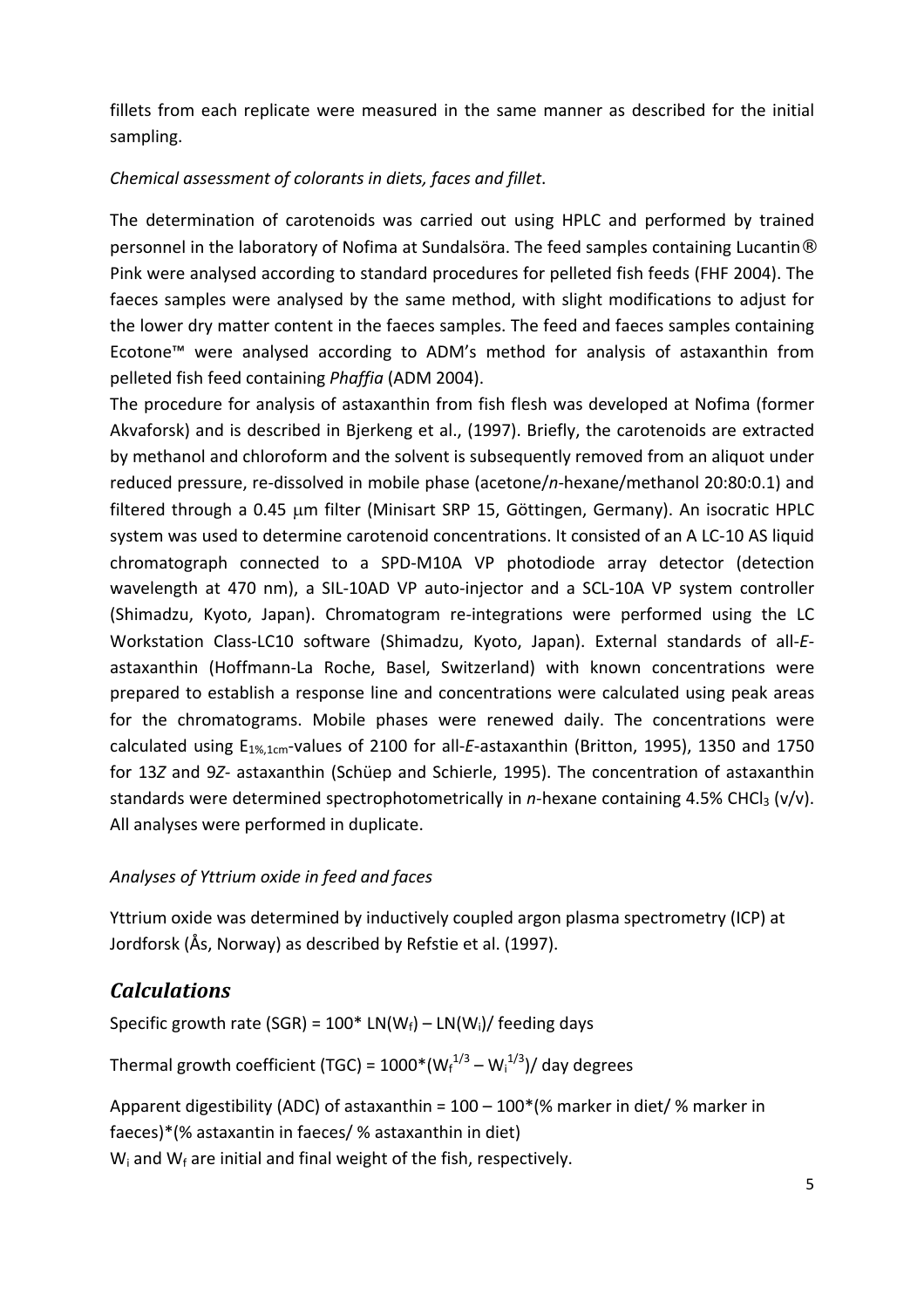# **Results**

## *Diet composition*

The diets were very similar in protein content and the lipid content was very similar in the diets that were intended to be equal (Table 1).

There was a difference in the astaxanthin content in the diets produced. The content of astaxanthin was equalized by adding respective diets without added colorant.

Analyses of the diets at the end of the experimental period showed considerably lower amount of astaxanthin, compared to values found at the time of production (Table 1).

| Feed type                          | $L-32$ | $L-25$ | $E-25$ | $E-32$ |
|------------------------------------|--------|--------|--------|--------|
|                                    |        |        |        |        |
| Diet no                            | 2938   | 2939   | 2940   | 2941   |
| Dry matter (DM)%                   | 93,5   | 92,7   | 92,7   | 93,3   |
| In DM                              |        |        |        |        |
| Crude protein %                    | 44,0   | 44,8   | 44,8   | 45,5   |
| Crude lipid %                      | 30,6   | 25,7   | 25,0   | 30,1   |
| Ash %                              | 8,7    | 8,4    | 8,2    | 8,8    |
| Analysed astaxanthin start mg/kg   | 48     | 42     | 40     | 46     |
| Corrected astaxanthin start mg/kg* | 44     | 42     | 40     | 42     |
| Analysed astaxanthin end mg/kg     | 26     | 28     | 32     | 29     |
| Average astaxanthin mg/kg          | 35     | 35     | 36     | 36     |
| ADC of average astaxanthin %       | 53,9   | 59,5   | 18,8   | 14,1   |

*Table 1. Composition of the different diets*

*\*) non colour feed used for adjustment*

## *Growth results*

The fish grew from on average 564 g to 1381 g during the 131 days of the experiment (Table 2). The growth in the trial was good and well in line with what can be expected for fish at this size (Sigurgeirsson et al., unpublished results). The average terminal growth coefficient (TGC) in the trial as whole is 2.74, supporting the high values of the specific growth rate (SGR) shown in Table 2.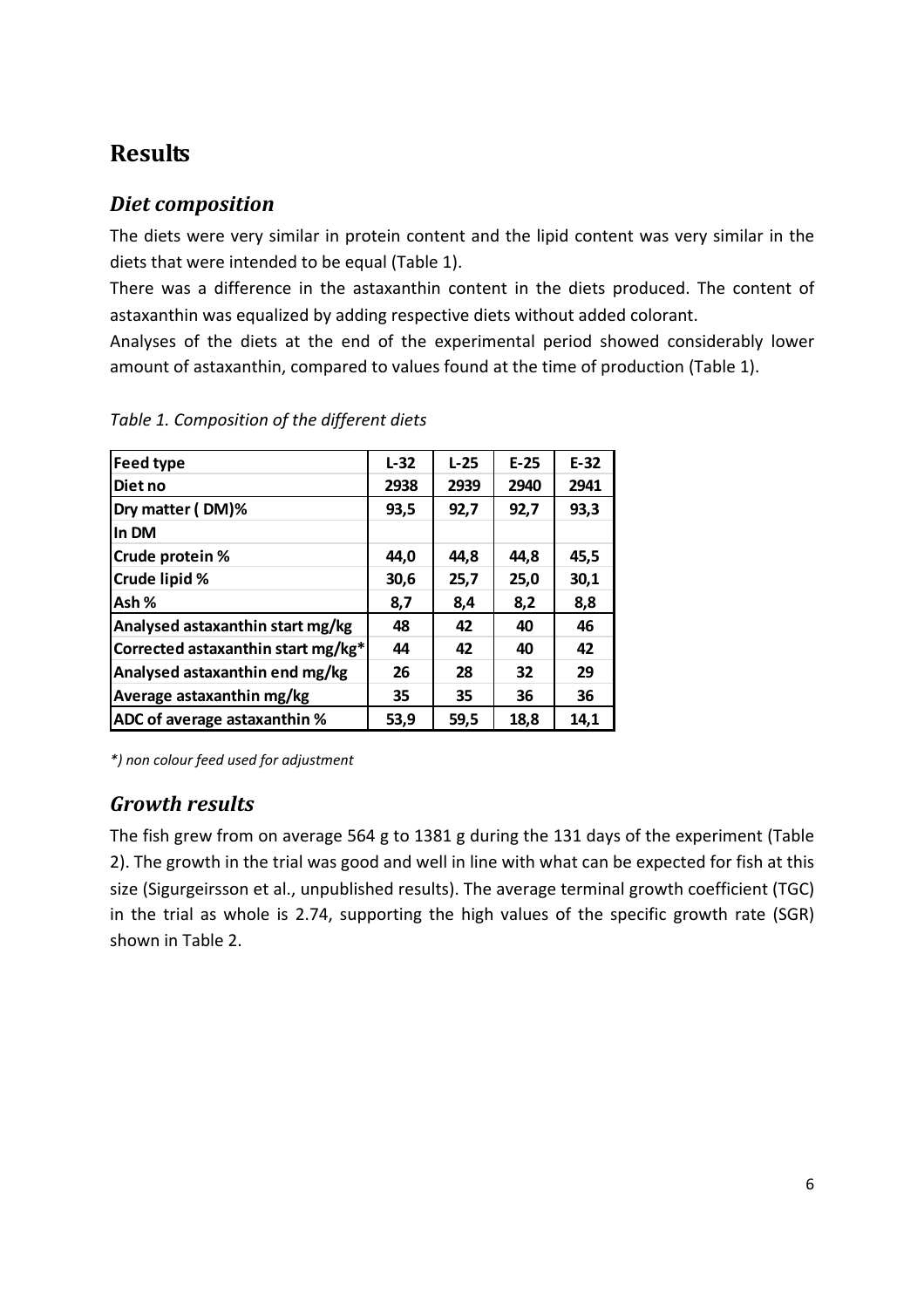| Feed type                | L32  | L <sub>25</sub> | E <sub>25</sub> | E32  |
|--------------------------|------|-----------------|-----------------|------|
| Diet no                  | 2938 | 2939            | 2940            | 2941 |
| Growth:                  |      |                 |                 |      |
| Mean weight 1            | 578  | 568             | 507             | 603  |
| Mean weight 2 day 69     | 1002 | 979             | 1024            | 1049 |
| Mean weight 3 day 131    | 1393 | 1333            | 1359            | 1440 |
| SGR 1 % per day (69d)    | 0,80 | 0.78            | 1,07            | 0,80 |
| SGR 2 % per day (62d)    | 0,53 | 0,49            | 0,45            | 0,51 |
| SGR Tot % per day (131d) | 0,67 | 0,65            | 0,78            | 0,66 |

*Table 2. Mean weight development and SGR in the first half of the growth trial*

### *Pigmentation*

#### *a. Visual colour*

There was a somewhat unexpected development in the values for visual estimation of the filet colour, with lower overall values observed at the intermediate sampling as compared to the initial values (Table 3). The values obtained at the final sampling were however better in line with what could be expected for fish of this size.

*Table 3. Visual colour estimated by Roche fan® by workers at Islandsbleikja*

| Feed type           | L32  | L <sub>25</sub> | E <sub>25</sub> | E32  |
|---------------------|------|-----------------|-----------------|------|
| Diet no             | 2938 | 2939            | 2940            | 2941 |
| Roche value initial | 23,7 | 23.7            | 23,7            | 23,7 |
| Roche value 29.4.09 | 22,9 | 23,2            | 22,7            | 23,2 |
| Roche value 24.6.09 | 26,7 | 27.8            | 24,9            | 26,2 |

#### *b. Minolta measurements*

The  $L^*$  values declined with time in the experiment (Table 4). The  $b^*$  values were also reduced whereas no particular trend could be seen in the a\* values. The overall results indicate an increased intensity in colour (L\* values) and a reduction in the yellowish colour ( $b^*$  values) while the intensity of the red colour does not show as consistent trend ( $a^*$ values). There is no consistent effect of neither type of colorant or lipid content on the measured values.

*Table 4. Results from colour measurements by the Minolta method*

| Feed type       | L32  | L <sub>25</sub> | E <sub>25</sub> | E32  |
|-----------------|------|-----------------|-----------------|------|
| Diet no         | 2938 | 2939            | 2940            | 2941 |
| L* Mean initial | 42,9 | 42,9            | 42,9            | 42,9 |
| L* Mean 29.4.09 | 37,5 | 37,4            | 37,5            | 37,5 |
| L* Mean 24.6.09 | 35,4 | 35,2            | 36,7            | 36,9 |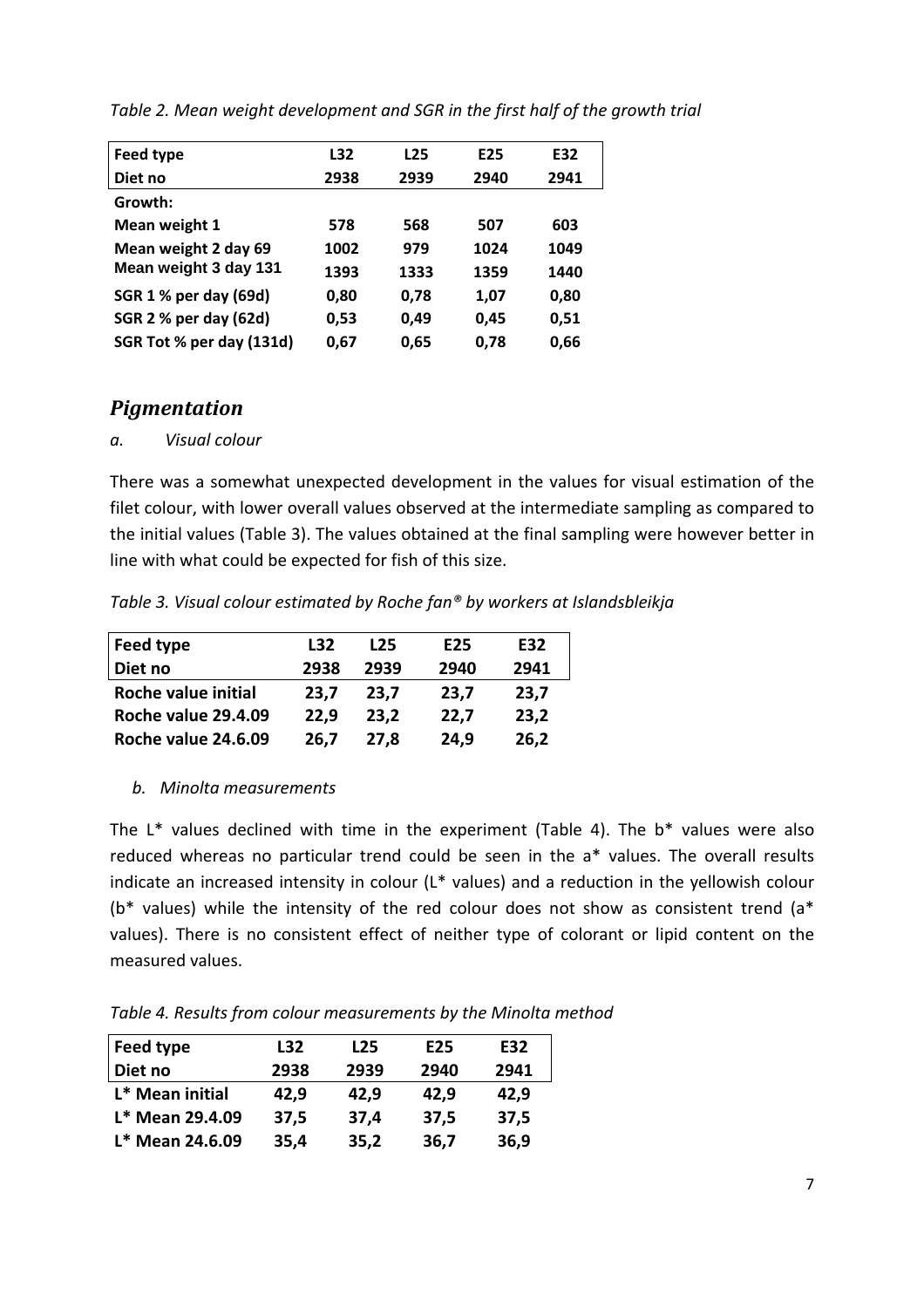| a* Mean initial | 5,3  | 5,3  | 5,3  | 5,3  |
|-----------------|------|------|------|------|
| a* Mean 29.4.09 | 5,2  | 5,7  | 5,6  | 5,8  |
| a* Mean 24.6.09 | 4,8  | 7,0  | 4,4  | 5,5  |
|                 |      |      |      |      |
| b* Mean initial | 14,9 | 14,9 | 14,9 | 14,9 |
| b* Mean 29.4.09 | 10,8 | 11,7 | 11,4 | 11,1 |
| b* Mean 24.6.09 | 10,6 | 12,0 | 10,2 | 11,4 |

#### *c. Chemical measurements*

The amount of the astaxanthin metabolite idoxanthin increases during the experiment in all treatments (Table 5). The concentration of idoxanthin was 43% of total carotenoids in the initial samples and ranged between 48.7‐55.7 at the end of the experiment. There was no clear effect of pigment source and lipid content on the concentration of idoxanthin. The concentration of astaxanthin increased in all treatments from the start of the experiment until the intermediate sampling, and there was a higher carotenoid concentration in the flesh of charr that had been fed with Lucantin Pink as compared to Ecotone (5.2 and 4.2 mg/kg, respectively). From the intermediate sampling until the end of the experiment the carotenoid concentration only increased in one treatment (L25), in the other treatments the concentration decreased or remained stable.

| <b>Feed type</b>       | L32  | L <sub>25</sub> | E25  | E32  |
|------------------------|------|-----------------|------|------|
| Diet no                | 2938 | 2939            | 2940 | 2941 |
| <b>Initial values:</b> |      |                 |      |      |
| Asta mg/kg             | 1,8  | 1,8             | 1,8  | 1,8  |
| Idoxanthin mg/kg       | 1,4  | 1,4             | 1,4  | 1,4  |
| Asta +Ido mg/kg        | 3,1  | 3,1             | 3,1  | 3,1  |
| ldo/ (Asta + Ido) %    | 43,1 | 43,1            | 43,1 | 43,1 |
| 29.4.09:               |      |                 |      |      |
| Asta mg/kg             | 2,8  | 2,8             | 2,1  | 2,4  |
| Ido mg/kg              | 2,4  | 2,5             | 2,0  | 1,9  |
| Asta + Ido mg/kg       | 5,2  | 5,2             | 4,1  | 4,2  |
| ldo/ (Asta + Ido) %    | 47,2 | 47,3            | 49,4 | 44,0 |
| 24.6.09:               |      |                 |      |      |
| Asta mg/kg             | 2,1  | 3,4             | 1,6  | 2,1  |
| Ido mg/kg              | 2,6  | 3,2             | 2,0  | 2,2  |
| Asta + Ido mg/kg       | 4,6  | 6,6             | 3,5  | 4,3  |
| Ido/ (Asta + Ido) %    | 55,7 | 48,7            | 55,7 | 51,7 |
|                        |      |                 |      |      |

#### *Table 5. Chemical analyses of colorants in fillets*

*Ido: Idoxanthin, Asta: Astaxanthin*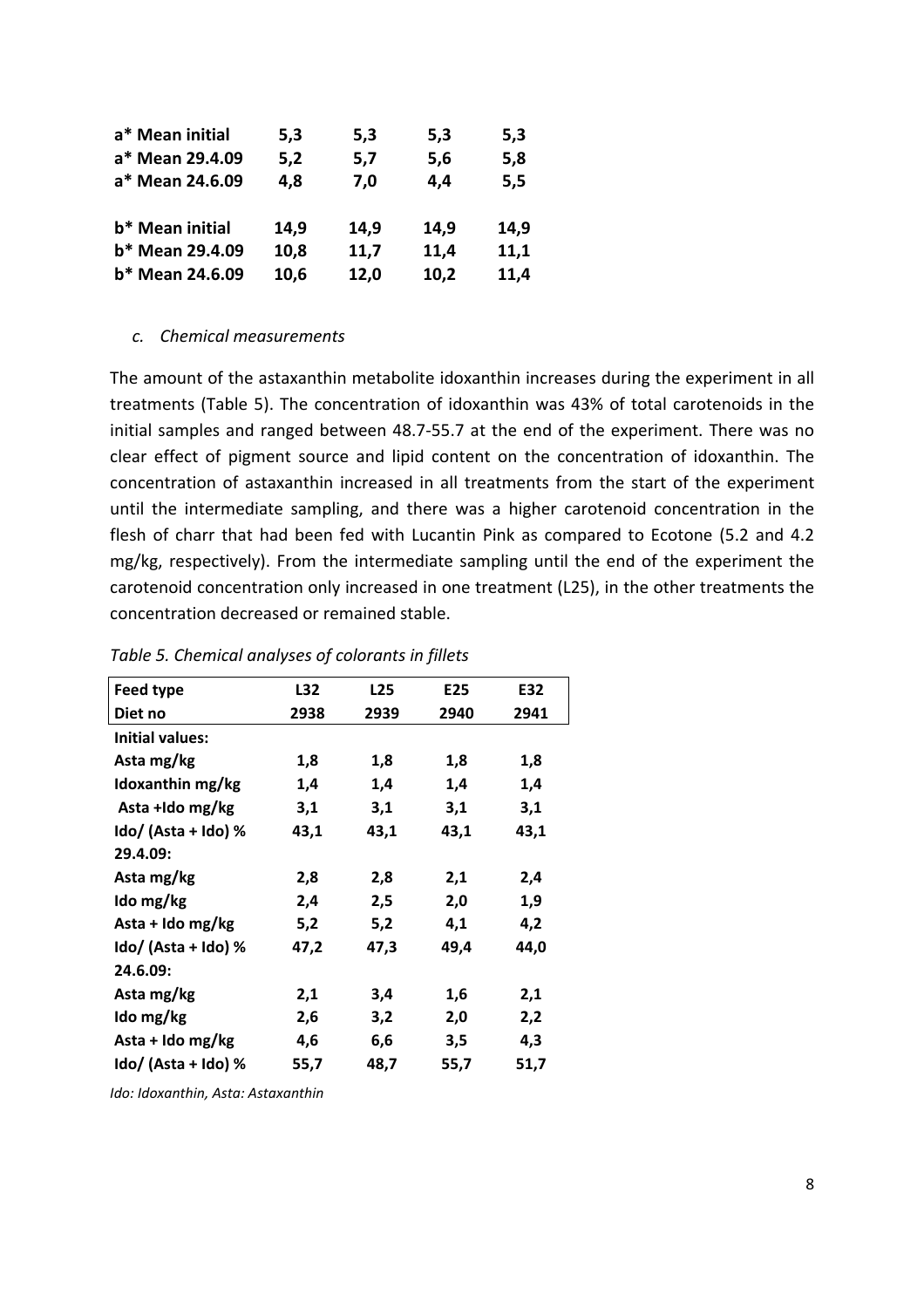## **Discussion**

#### *Diet composition*

As seen from Table 1 the content of protein is very similar in the different diets. As intended, the lipid content in the diets was different and the difference between the diets with different colorants was very similar to the intended difference between the diets. At the production of the diets there was, however, an unintended difference in the content of astaxanthin in the different diets. This was partly adjusted by adding 10% of the same diets without astaxanthin to the diets with the highest colorant content in order to reduce the content of astaxanthin. This resulted in acceptable variation in the concentration of astaxanthin in the different diets. A second analysis of astaxanthin in the different experimental diets was performed after 16 weeks of storage. A considerable reduction in the concentration of astaxanthin in the experimental diets was observed at this time point. However, the reduction neither correlated to the initial analysed values nor the calculated adjusted content of colorants. This indicates that both sources of astaxantin do have limited stability at the conditions used for storing the diets. In comparison, Bjerkeng et al (2007) found minimal losses of pigment in diets with different sources of astaxanthin after storage in darkness at 10‐20°C. The storage of the feed in the present trial would, however, be similar to practical storage of feed at commercial production sites, i.e. in an unheated room, avoiding direct light. This fact calls for further investigations of the stability of colorants in fish feed under practical conditions.

#### *Digestibility*

The present results show astaxanthin source effect on apparent digestibility in Arctic charr, with Lucantin Pink (synthetic astaxanthin, BASF, Ludvigshafen) showing higher digestibility than the biological source Ecotone™ (ADM, Decatur IL, USA). This is an opposite result compared to the observations of Bjerkeng et al. (2007) in a similar trial with Atlantic salmon. The numeric values for the ADC of astaxanthin are also different from what was found in the study by Bjerkeng and co-workers (2007), indicating that the Arctic charr digests Lucantin Pink more effectively than does Atlantic salmon. There is also a less pronounced effect of lipid content in the diet on ADC with higher ADC in the low fat diets. Bjerkeng et al. (1997) found a tendency to higher astaxanthin content in Atlantic salmon fed a diet with 39% lipid compared to a diet containing 31% lipid. Torrisen et al. (1990) found a positive effect, of increasing lipid from 4.1 – 23%, on ADC of canthaxanthin in rainbow trout. These results are not in agreement with the findings in the present study.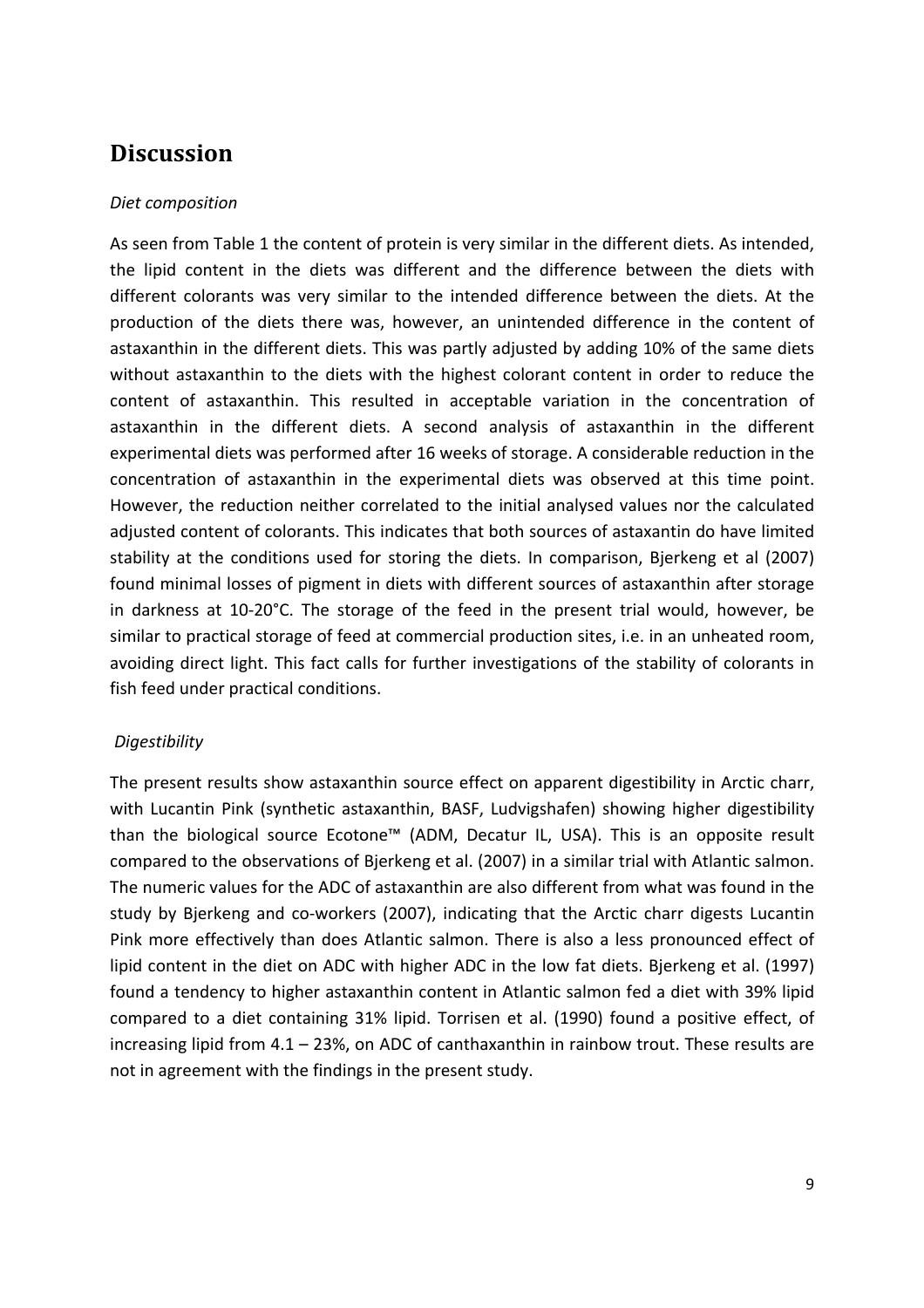#### *Growth*

The growth in the trial was good compared to other trials with Arctic charr of similar size (Arnason and Sigurgeirsson, unpublished results). Thus the trial should be representative for well growing Arctic charr. There were minimal effects of diets on the weight development and growth measured as SGR.

#### *Flesh colour*

The flesh colour was evaluated by visual assessment using Roche Salmofan® , instrumental color analyses (L\*, a\*, b\*) Minolta chroma meter CR‐300 ( Minolta, Osaka, Japan) and by chemical analyzes using HPLC. The different methods show the same effect of pigment source on the colouring of the flesh, with slightly better results obtained when using Lucantin Pink. This is in contrast with the results found by Bjerkeng et al (2007) who found a significant increase in pigmentation in Atlantic salmon when using Ecotone™ as colorant as compared with Lucantin Pink. Much of this difference can probably be explained by the differences in ADC of astaxanthin found in the different studies. The difference between the Arctic charr and the Atlantic salmon raises questions whether the difference in the metabolism of the two species can be the reason or if there can be a variable availability of astaxanthin between production batches of Ecotone™. These questions have to be addressed in future trials.

The results of the present study show no pronounced effect of lipid content in the diet on the efficiency of flesh colouring. This is partly in line with the findings of Bjerkeng et al (1997), working with Atlantic salmon, even though the authors found a tendency to increased flesh colour by increasing the lipid content from 31% to 39% in the diet.

# **Conclusion**

The astaxanthin content in the diets seems to be unstable if the feed is kept under "normal" storage conditions. It is therefore of high importance to avoid oxygen, high temperatures and light during storage.

The digestibility of astaxanthin seems to be very much dependent upon the type of astaxanthin source and very different from what was found for Atlantic salmon. The measured values for digestibility are however uncertain due to the reduction of the astaxanthin content of the feed, and conclusions based on these results should be made with caution.

In the flesh, however, the differences were much less, indicating better utilization of the astaxanthin from the source less digestible. The results furthermore showed minimal effect of lipid content on utilisation of the astaxanthin.

The biological astaxanthin is a more expensive source than the synthetic one and therefore the production cost of fish produced with the "organic" colorant Ecotone™ will be  $\sim$  5.5% higher than for fish produced with synthetic source of astaxanthin.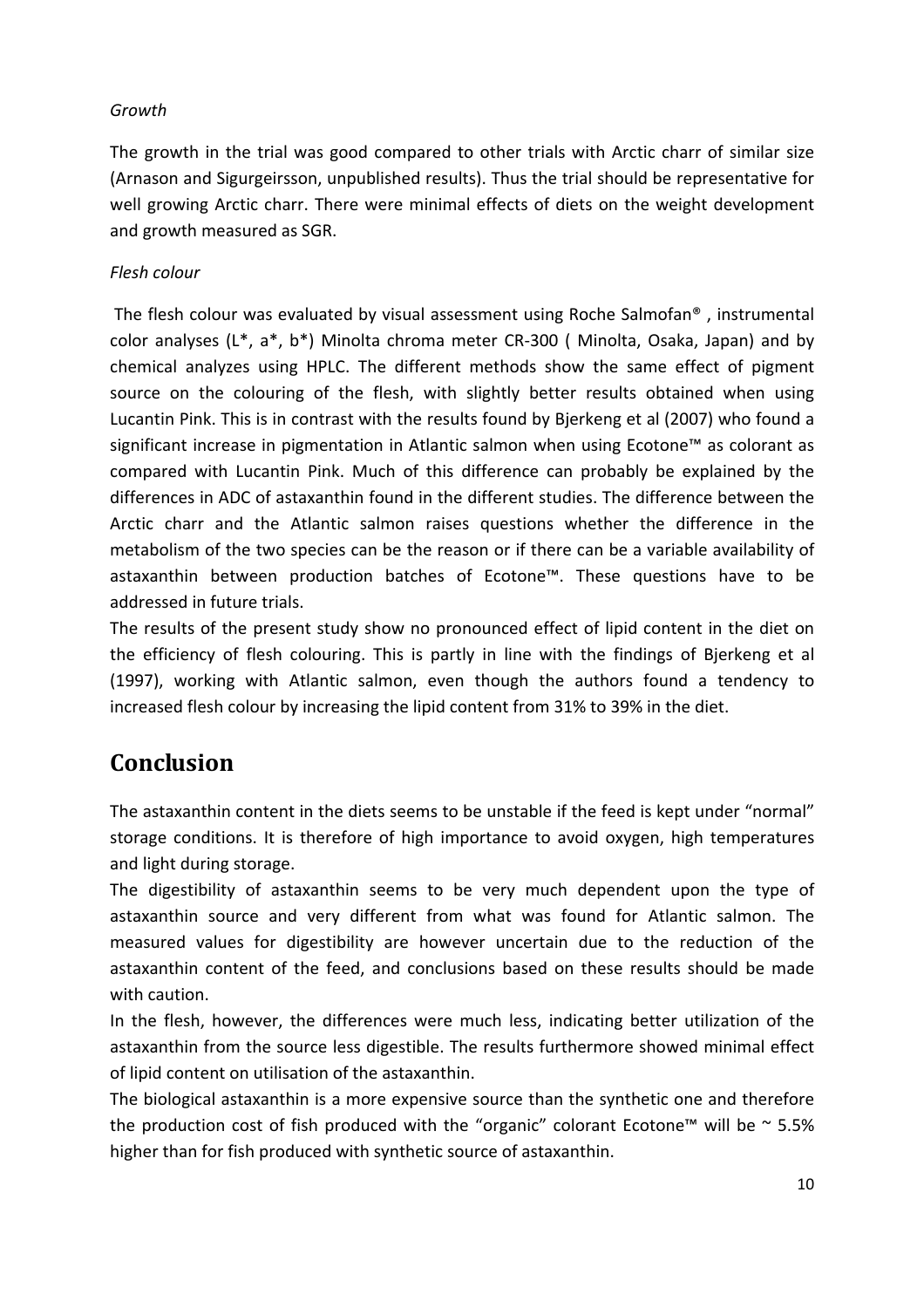# **References**

ADM, BioProducts Laboratory Analytical Procedure: Assay of Astaxanhtin in Formulated Fish Feed (10.01.2004).

Austereng, E., 1978. Digestibility determination in fish using chromic oxide marking and analysis of contents from different segments of the gastrointestinal tract. *Aquaculture* 13, 265‐272.

Aas, G.H., Bjerkeng, B., Hatlen, B. and Storebakken, T. 1997. Idoxanthin, a major carotenoid in the muscle of Arctic charr (*Salvelinus alpinus*) fed diets containing astaxanthin. *Aquaculture* 150, 135‐142.

Bjerkeng, B. 2008. Carotenoids in aquaculture: Fish and crustaceans. *In* G. Britton, S. Liaaen‐ Jensen and H. Pfander (Eds.): Carotenoids Vol. 4, Natural Functions, Birkhäuser, Basel, pp. 237‐254.

Bjerkeng, B., Refstie, S., Fjalestad, K.T., Storebakken, T., Rødbotten, M. and Roem, A. 1997. Quality parameters of the flesh of Atlantic salmon (*Salmo salar*) as affected by dietary fat content and full‐fat soybean meal as a partial substitute for fish meal in the diet. *Aquaculture* 157, 297‐309.

Bjerkeng, B., Hatlen, B. and Jobling, M. 2000. Astaxanthin and its metabolites idoxanthin and crustaxanthin in flesh, skin, and gonads of sexually immature and maturing Arctic charr (*Salvelinus alpinus* (L.)). *Comparative Biochemistry Physiology.* 125B, 395‐404.

Bjerkeng, B., Peisker, M., von Schwartzenberg, K., Ytrestøyl, T. and Åsgård, T. 2007. Digestibility and muscle retention of astaxanthin in Atlantic salmon, *Salmo salar*, fed diets with the red yeast *Phaffia rhodozyma* in comparison with synthetic formulated astaxanthin. *Aquaculture* 269, 476‐489.

Britton, G., 1995. UV/VIS spectroscopy. *In:* Britton, G., Liaaen‐Jensen, S., Pfander, H. (Eds.), Carotenoids, Vol. 1A, Spectroscopy, Birkhäuser, Basel, Switzerland, pp. 13‐62.

Christiansen, J.S. and Wallace J.C. 1988. Deposition of canthaxanthin and muscle lipid in two size groups of Arctic charr, *Salvelinus alpinus* (L.). *Aquaculture* 69, 69‐78.

Elvingson, P. and Nilsson, J. 1994. Phenotypic and genetic parameters of body and compositional traits in Arctic charr, *Salvelinus alpinus* (L.). *Aquac. Fish. Managem.* 25, 677‐685.

Fiskeri og Havbruksnæringens Landsforeningen (FHF), avd. Feed: Standard method for determination of astaxanthin in pelleted fish feeds. 2004.